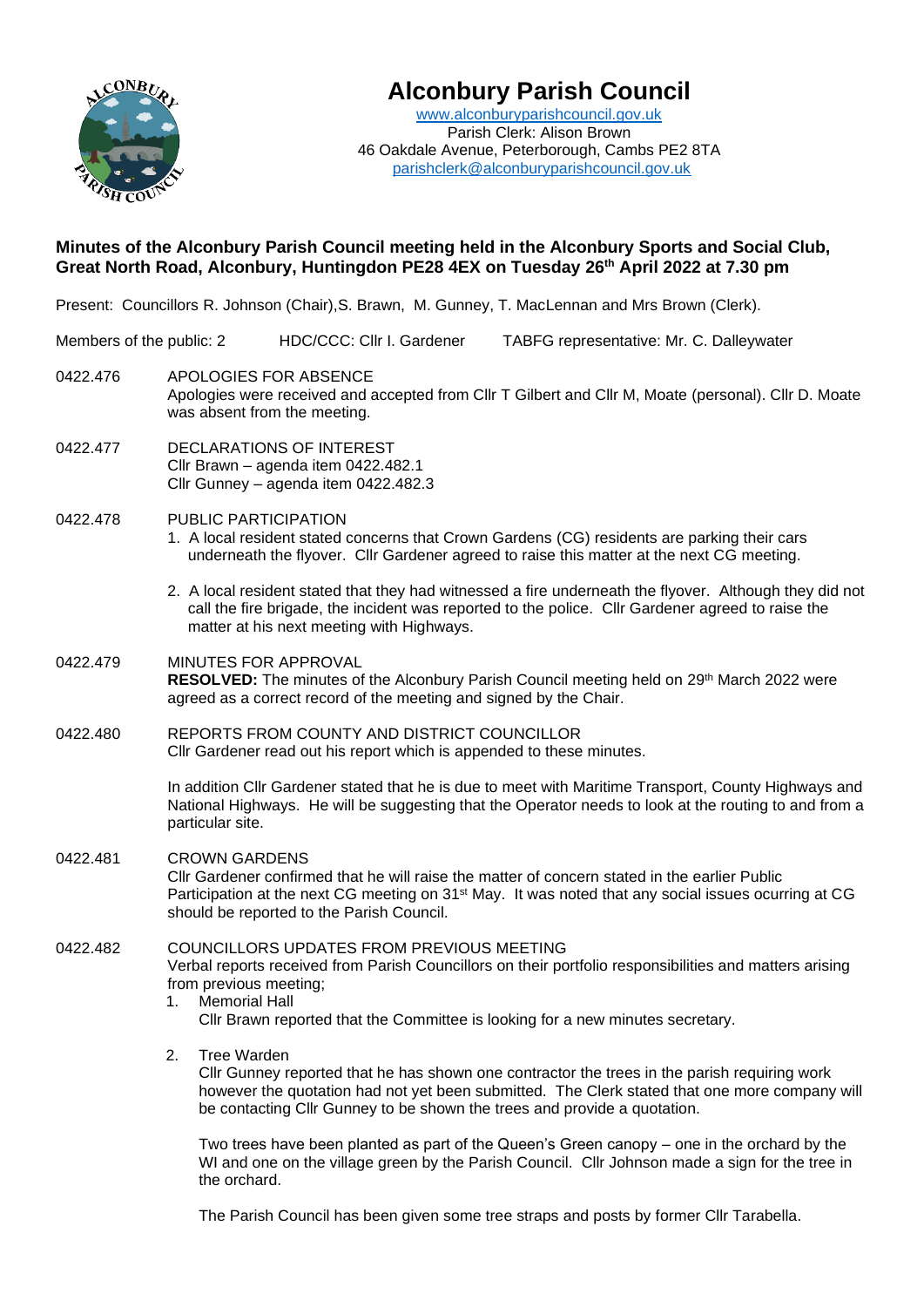3. Alconbury Recreation Field Charity

Cllr Gunney reported that the charity is progressing towards the many events planned for the Jubiliee weekend and that Weston residents are interested in attending. It is hoped that 300 tickets will be sold for the the Queen tribute.There was a succesful childrens party on Easter Saturday. 82 children attended the event with 11 families from Alconbry Weald, including a Ukrainean refugee family.

- 4. Alconbury Sports and Social Club Joint events are being run with the Alconbury Recreation Field Charity for the Jubilee weekend – see above agenda item.
- 5. Bramble End Play Area/Woolley Hill Wind Farm Cllr MacLennan reported that the play area is in the same condition as previously reported. He has received a pack of bolts wich will allow him to carry out minor equipment repairs. Cllr Johnson stated that he has a torque screwdriver for fixing the bolts.

Cllr MacLennan attended the recent Woolley Hill Wind Farm meeting. The grant budget of approxiametly £32,000 has been split with £17,500 to be awarded now and the remainder left for the next 6 months. In Alconbury grants have been awarded to the primary school, pre-school and the Recreation Field Charity. Groups in Ellington and Spaldwick areas have also received grants.

- 6. Planning Working Group The Clerk will send Cllr Brawn information on the July CAPALC planning training sessions.
- 7. Alconbury Weald Joint Parishes Meetings Cllr Gunney and the Clerk attended the recent meeting. Cllr Gunney reported that over 700 houses are now occupied in Alconbury Weald and that a cycleway through Stukeley and a new health centre to ease the pressure on Alconbury were mentioned. It was promised that minutes from the meeting will be circulated quicker than previously.

#### 0422.483 VILLAGE CRIME The Clerk provided the following crime figures taken from [www.Police.uk](http://www.police.uk/) crime map: February 2022 – 1 report of crime within the village.

#### 0422.484 THE ALCONBURY BROOK FLOOD GROUP In addition to the attached written report, Mr Dalleywater stated that he had been given the passwords for the monitoring cameras and will be distributing them. The keys for the ford gates in Alconbury and Alconbury Weston as mentioned at the previous meeting will be formally discussed at the flood group meeting on 10<sup>th</sup> May.

- 0422.485 DEFIBRILLATOR The Clerk reported that she was waiting for a reply from the grant awarding body as to whether the Parish Council can use the funds to install a defibrillator at a different location. It was noted that Dawn Pupins should find out at the end of the month whether Tesco will allow her to amend her defibrillator location on her grant application.
- 0422.486 PARISH COUNCIL ELECTIONS 5<sup>th</sup> May 2022 The Parish Council election is uncontested. **RESOLVED:** Members will actively seek to encourage the recruitment of members to the Council.

## 0422.487 NEIGHBOURHOOD PLAN

- **RESOLVED:** That a Neighbourhood Plan is needed to protect the village from over development. Thought is needed to regenerate the idea which needs to be community led.
- 0422.488 RINGWAY EMPLOYEE VOLUNTEERS FOR COMMUNITY PROJECTS Ringway has offered its employees to volunteer on projects within the community. **RESOLVED:** That litter picks on roadside verges is proposed to Ringway. The Clerk will confirm with Ringway that they are able to do this. Cllr Brawn will inform the Clerk which areas require litter picking.
- 0422.489 INFRASTRUCTURE Received updates and agreed actions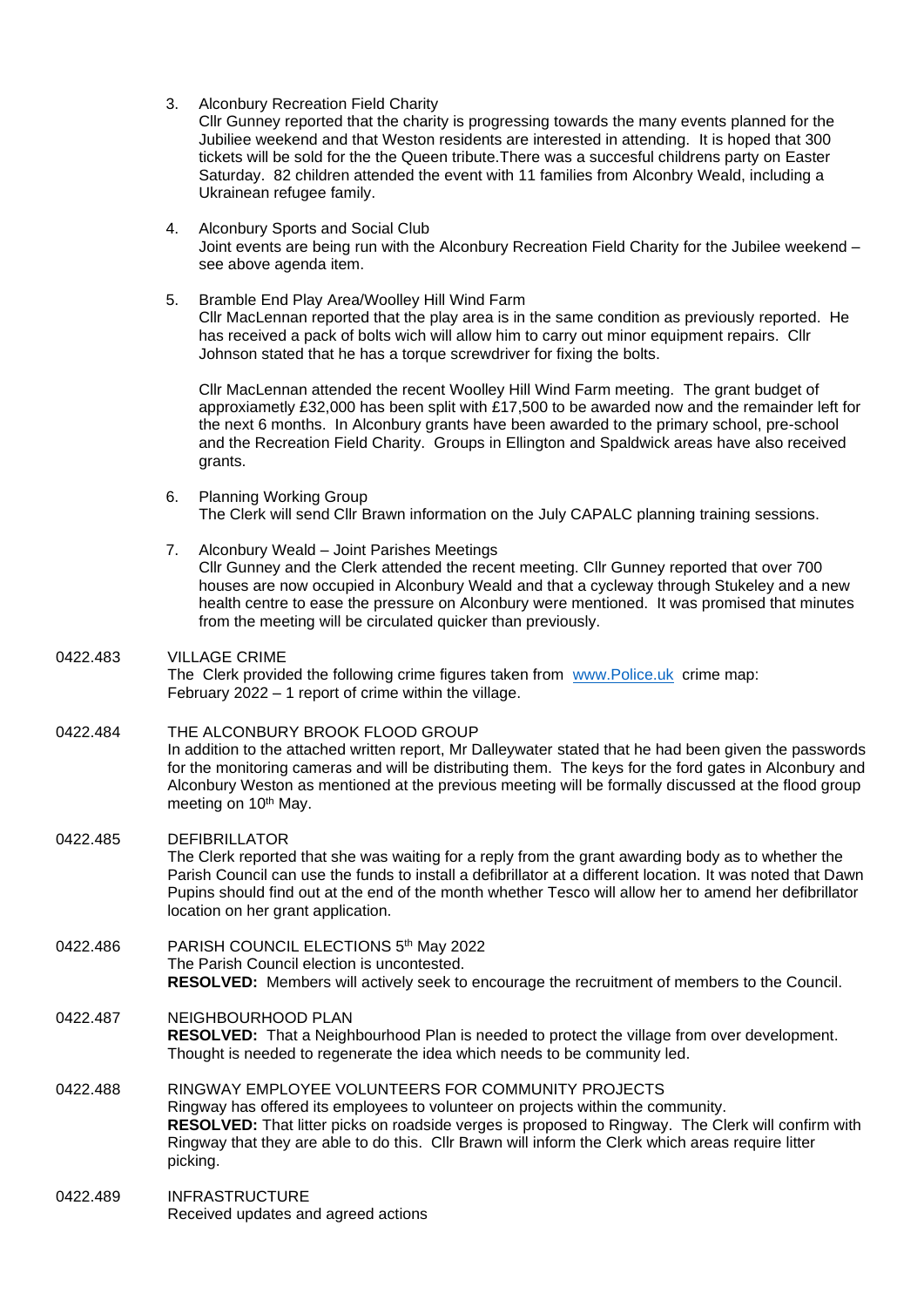- 1. Churchyard No update.
- 2. Village Green

 One quotation of £1500 + VAT for restoration of the village sign has been received by the Clerk. Two more quotations have been requested, but not yet received. Cllr Johnson provided the Clerk with details of the company which had previously restored the village sign.

The Clerk reported that she had sent out an application for a memorial bench. It was noted that there is one spare bench space on the northside of the village green near Rusts Lane.

Cllr Johnson reported that he is trying to find out who is responsible for dealing with a hole on the village green opposite 10 Brookside which was caused by a washed away drainage pipe.

3. Roads and Footpaths

Footpath no: 2 at Bell Lane is overgrown. Highways have written to households as it is their responsibility to maintain it. Cllr Gardener agreed to look into this matter.

- 4. General No matters.
- 0422.490 VILLAGE PUMP POSTS No update.
- 0422.491 CCTV No update.
- 0422.492 PLANNING APPLICATIONS
	- 1. No applications were submitted.
	- 2. Received update on previous planning applications
		- CCC/21/0262/FUL Alconbury Weald Education Campus Status: Pending decision
		- 22/00560/TREE 1 Great North Road, Alconbury, Huntingdon PE28 4ES Pending decision
		- 21/01846/HHFUL -18A Brookside, Alconbury, Huntingdon PE28 4EP Permitted

### 0422.493 FINANCIAL REPORTS

1. **RESOLVED:** Payment of outstanding debts:

| Antony Abbs                 | Grass cutting 1 <sup>st</sup> Instalement S/O | £2046.00 |
|-----------------------------|-----------------------------------------------|----------|
| A Brown - Clerk             | Salary and Expenses April 2022                | £732.82  |
| HMRC                        | Clerk's Tax & NI April 2022                   | £208.33  |
| <b>NEST</b>                 | Clerk's Pension D/D                           | £26.15   |
| <b>ICO</b>                  | Data Protection renewal 22/23 D/D             | £35.00   |
| R Harding & Son Landscaping | Bramble End play area bushes cutback          | £175.00  |

- 2. Refunds of overpayments received: C. Copley - £169.31 Human Capital Department £120.00  **RESOLVED**: The Chair confirmed the receipts and bank reconcilation as correct.
- 3. To consider request for Accounting software package Rialtas Business Solutions: £376.50 first year set-up and support. £129.00 on-going annual cost support and maintenance. PC based. Scribe: £147.00 first year set-up and support. £.228.00 on-going annual cost - support and maintenance. Cloud based. All prices exclusive of VAT. Item deferred to next meeting.
- 0422.494 CORRESPONDENCE RECEIVED None.
- 0422.495 MATTERS FOR FUTURE CONSIDERATION Improve offer to teenagers – sport and play facilites. Potential memorial garden sites.